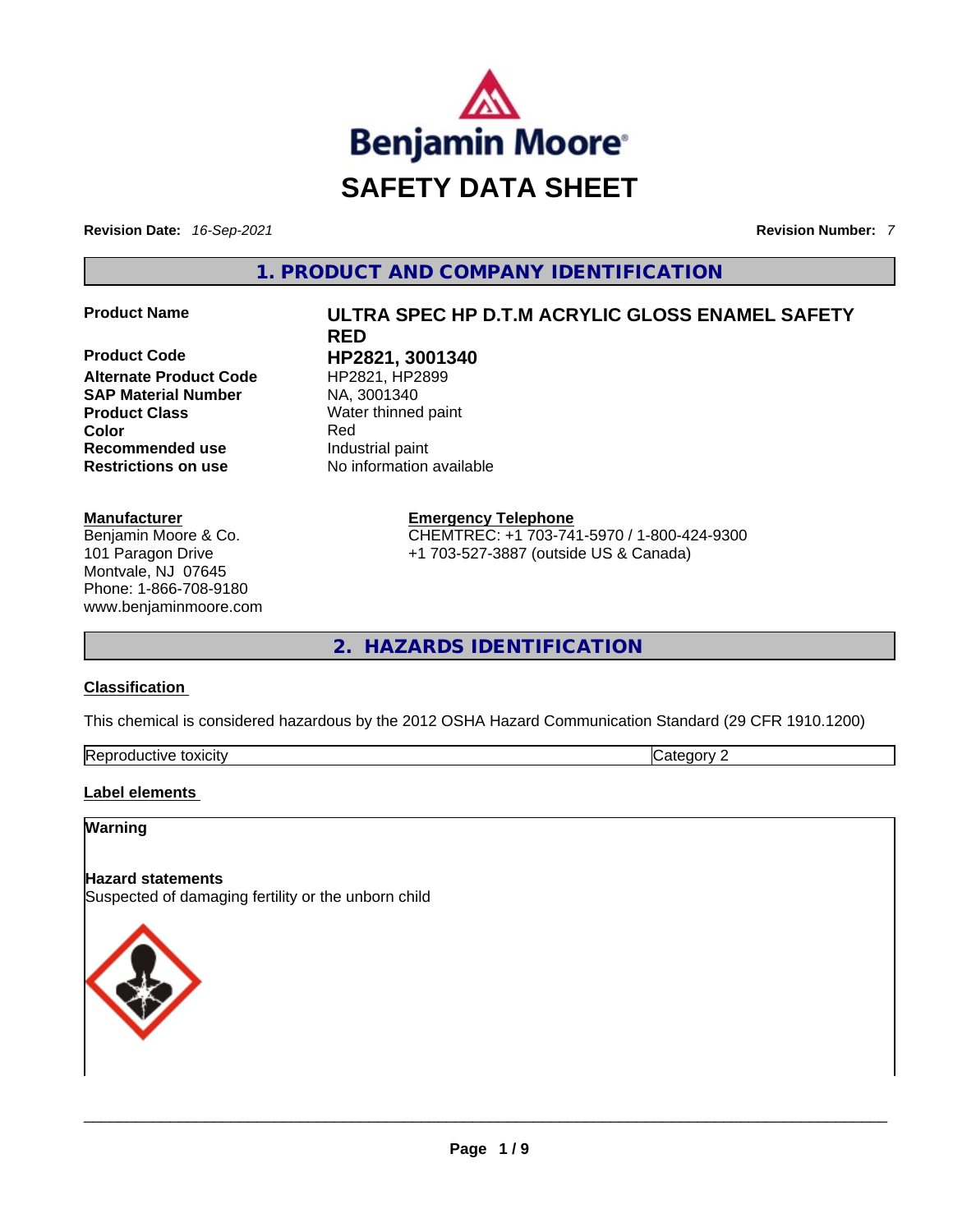#### **Appearance** liquid **Odor 11** and **Odor 11** and **Odor 11** and **Odor 11** and **Odor** 11 and **Odor** 11 and **Odor** 11 and **Odor** 11 and **Odor** 11 and **Odor** 11 and **Odor** 11 and **Odor** 11 and **Odor** 11 and **Odor** 11 and **Odor**

**Precautionary Statements - Prevention** Obtain special instructions before use Do not handle until all safety precautions have been read and understood Use personal protective equipment as required

**Precautionary Statements - Response** IF exposed or concerned: Get medical advice/attention

**Precautionary Statements - Storage** Store locked up

**Precautionary Statements - Disposal** Dispose of contents/container to an approved waste disposal plant

**Hazards not otherwise classified (HNOC)**  Not applicable

**Other information**  No information available

**WARNING:** This product contains isothiazolinone compounds at levels of <0.1%. These substances are biocides commonly found in most paints and a variety of personal care products as a preservative. Certain individuals may be sensitive or allergic to these substances, even at low levels.

**3. COMPOSITION INFORMATION ON COMPONENTS** 

| Chemical<br>name                                                                    | No.<br>wrw                     | W.<br>/0 talah |
|-------------------------------------------------------------------------------------|--------------------------------|----------------|
| diisobutyrate<br>frimethyl-<br>3-pentanediol<br>$\overline{\phantom{a}}$<br>$\cdot$ | $\sim$ $\sim$<br>6846<br>-50-L |                |
| ⊦dioxide<br>itanium                                                                 | . –<br>3463-67-7               | v.J            |

|                                                  | 4. FIRST AID MEASURES                                                                                    |
|--------------------------------------------------|----------------------------------------------------------------------------------------------------------|
| <b>General Advice</b>                            | If symptoms persist, call a physician. Show this safety data sheet to the doctor in<br>attendance.       |
| <b>Eye Contact</b>                               | Rinse thoroughly with plenty of water for at least 15 minutes and consult a<br>physician.                |
| <b>Skin Contact</b>                              | Wash off immediately with soap and plenty of water while removing all<br>contaminated clothes and shoes. |
| <b>Inhalation</b>                                | Move to fresh air. If symptoms persist, call a physician.                                                |
| Ingestion                                        | Clean mouth with water and afterwards drink plenty of water. Consult a physician<br>if necessary.        |
| <b>Most Important</b><br><b>Symptoms/Effects</b> | None known.                                                                                              |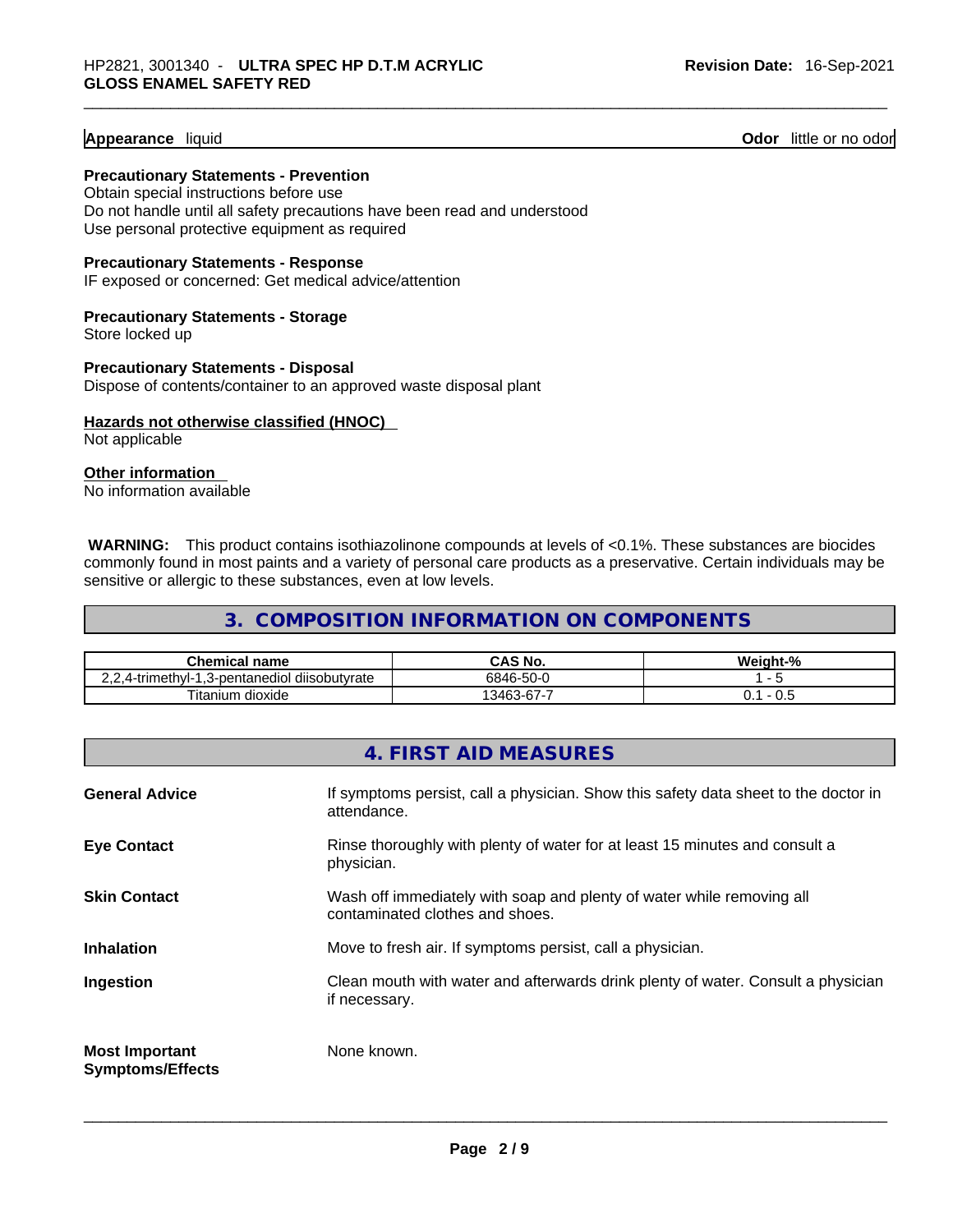| <b>Notes To Physician</b><br>Treat symptomatically.                              |                                                                                                                                              |
|----------------------------------------------------------------------------------|----------------------------------------------------------------------------------------------------------------------------------------------|
|                                                                                  | 5. FIRE-FIGHTING MEASURES                                                                                                                    |
| <b>Suitable Extinguishing Media</b>                                              | Use extinguishing measures that are appropriate to local<br>circumstances and the surrounding environment.                                   |
| Protective equipment and precautions for firefighters                            | As in any fire, wear self-contained breathing apparatus<br>pressure-demand, MSHA/NIOSH (approved or equivalent)<br>and full protective gear. |
| <b>Specific Hazards Arising From The Chemical</b>                                | Closed containers may rupture if exposed to fire or<br>extreme heat.                                                                         |
| Sensitivity to mechanical impact                                                 | No                                                                                                                                           |
| Sensitivity to static discharge                                                  | No                                                                                                                                           |
| <b>Flash Point Data</b><br>Flash point (°F)<br>Flash Point (°C)<br><b>Method</b> | 250<br>121<br><b>PMCC</b>                                                                                                                    |
| <b>Flammability Limits In Air</b>                                                |                                                                                                                                              |
| Lower flammability limit:<br><b>Upper flammability limit:</b>                    | Not applicable<br>Not applicable                                                                                                             |
| Health: 2<br>Flammability: 1<br><b>NFPA</b>                                      | Instability: 0<br><b>Special: Not Applicable</b>                                                                                             |
| <b>NFPA Legend</b><br>0 - Not Hazardous<br>1 - Slightly<br>2 - Moderate          |                                                                                                                                              |

- 
- 3 High
- 4 Severe

*The ratings assigned are only suggested ratings, the contractor/employer has ultimate responsibilities for NFPA ratings where this system is used.* 

*Additional information regarding the NFPA rating system is available from the National Fire Protection Agency (NFPA) at www.nfpa.org.* 

#### **6. ACCIDENTAL RELEASE MEASURES**

| <b>Personal Precautions</b>      | Avoid contact with skin, eyes and clothing. Ensure adequate ventilation.                             |
|----------------------------------|------------------------------------------------------------------------------------------------------|
| <b>Other Information</b>         | Prevent further leakage or spillage if safe to do so.                                                |
| <b>Environmental precautions</b> | See Section 12 for additional Ecological Information.                                                |
| <b>Methods for Cleaning Up</b>   | Soak up with inert absorbent material. Sweep up and shovel into suitable<br>containers for disposal. |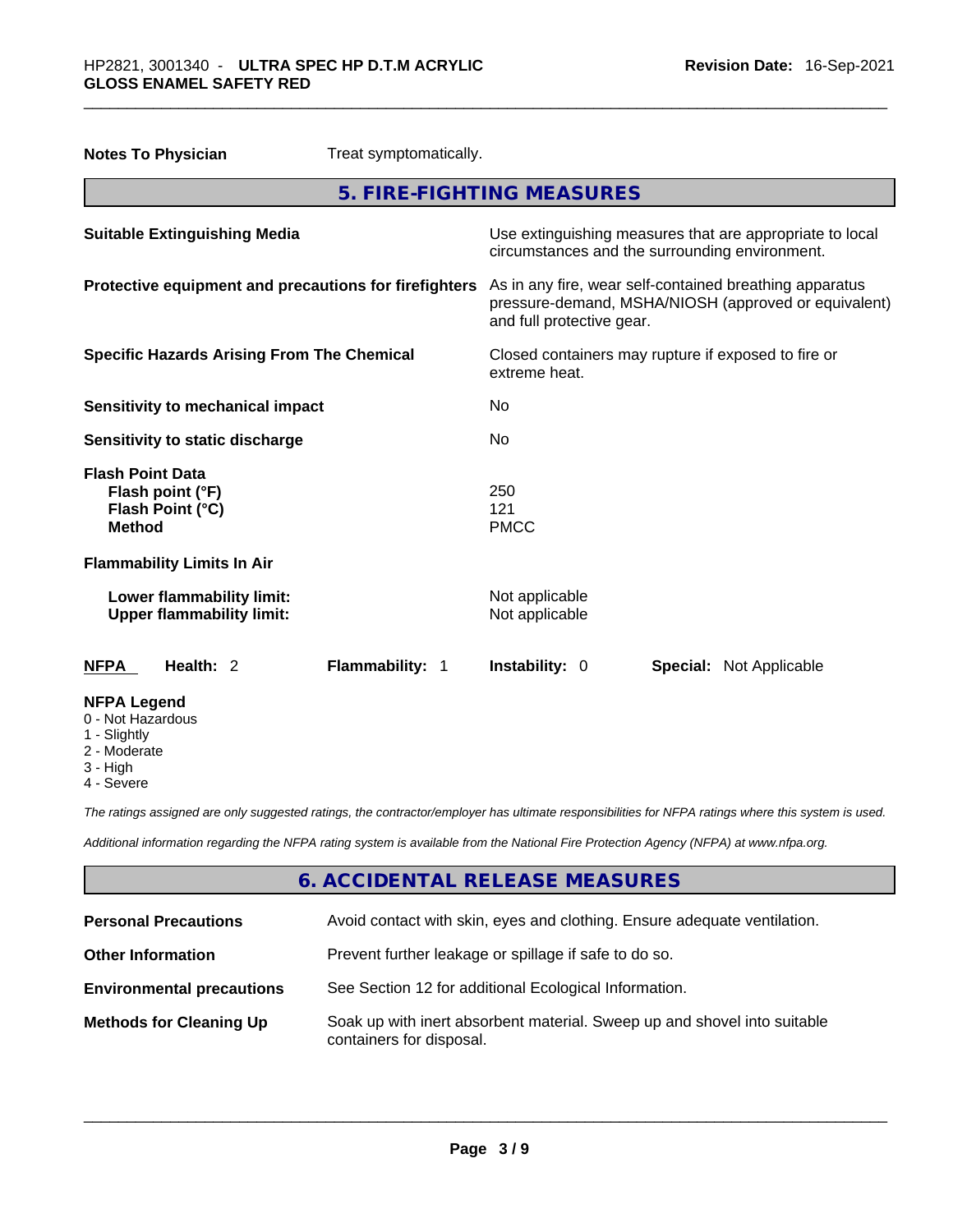|                                                                                                                                                                                                     | 7. HANDLING AND STORAGE                                           |
|-----------------------------------------------------------------------------------------------------------------------------------------------------------------------------------------------------|-------------------------------------------------------------------|
| Avoid contact with skin, eyes and clothing. Avoid breathing vapors, spray mists or<br><b>Handling</b><br>sanding dust. In case of insufficient ventilation, wear suitable respiratory<br>equipment. |                                                                   |
| <b>Storage</b>                                                                                                                                                                                      | Keep container tightly closed. Keep out of the reach of children. |
| <b>Incompatible Materials</b>                                                                                                                                                                       | No information available                                          |

# **8. EXPOSURE CONTROLS/PERSONAL PROTECTION**

#### **Exposure Limits**

| m.<br>$-$<br>⊶ne<br>Ш<br>панк       | .<br>.<br>ыı       | <b>DE</b><br>$\mathbf{r}$<br>-- |
|-------------------------------------|--------------------|---------------------------------|
| $- \cdot$ .<br>dioxide<br>. itanium | TWA<br>.a/m<br>. . | m <sub>m</sub><br>ີ             |

#### **Legend**

ACGIH - American Conference of Governmental Industrial Hygienists Exposure Limits OSHA - Occupational Safety & Health Administration Exposure Limits N/E - Not Established

| <b>Engineering Measures</b> |  |
|-----------------------------|--|
|                             |  |

Ensure adequate ventilation, especially in confined areas.

#### **Personal Protective Equipment**

| <b>Eye/Face Protection</b>    | Safety glasses with side-shields.                                                                                                                                                                                                                                                                                            |
|-------------------------------|------------------------------------------------------------------------------------------------------------------------------------------------------------------------------------------------------------------------------------------------------------------------------------------------------------------------------|
| <b>Skin Protection</b>        | Protective gloves and impervious clothing.                                                                                                                                                                                                                                                                                   |
| <b>Respiratory Protection</b> | In operations where exposure limits are exceeded, use a NIOSH approved<br>respirator that has been selected by a technically qualified person for the specific<br>work conditions. When spraying the product or applying in confined areas, wear a<br>NIOSH approved respirator specified for paint spray or organic vapors. |
| <b>Hygiene Measures</b>       | Avoid contact with skin, eyes and clothing. Remove and wash contaminated<br>clothing before re-use. Wash thoroughly after handling.                                                                                                                                                                                          |

#### **9. PHYSICAL AND CHEMICAL PROPERTIES**

| Appearance              | liquid                   |
|-------------------------|--------------------------|
| <b>Odor</b>             | little or no odor        |
| <b>Odor Threshold</b>   | No information available |
| Density (Ibs/gal)       | $8.6 - 8.7$              |
| <b>Specific Gravity</b> | $1.03 - 1.05$            |
| рH                      | No information available |
| <b>Viscosity (cps)</b>  | No information available |
| Solubility(ies)         | No information available |
| <b>Water solubility</b> | No information available |
| <b>Evaporation Rate</b> | No information available |
| Vapor pressure          | No information available |
| Vapor density           | No information available |
| Wt. % Solids            | $35 - 45$                |
| Vol. % Solids           | $30 - 40$                |
| Wt. % Volatiles         | $55 - 65$                |
|                         |                          |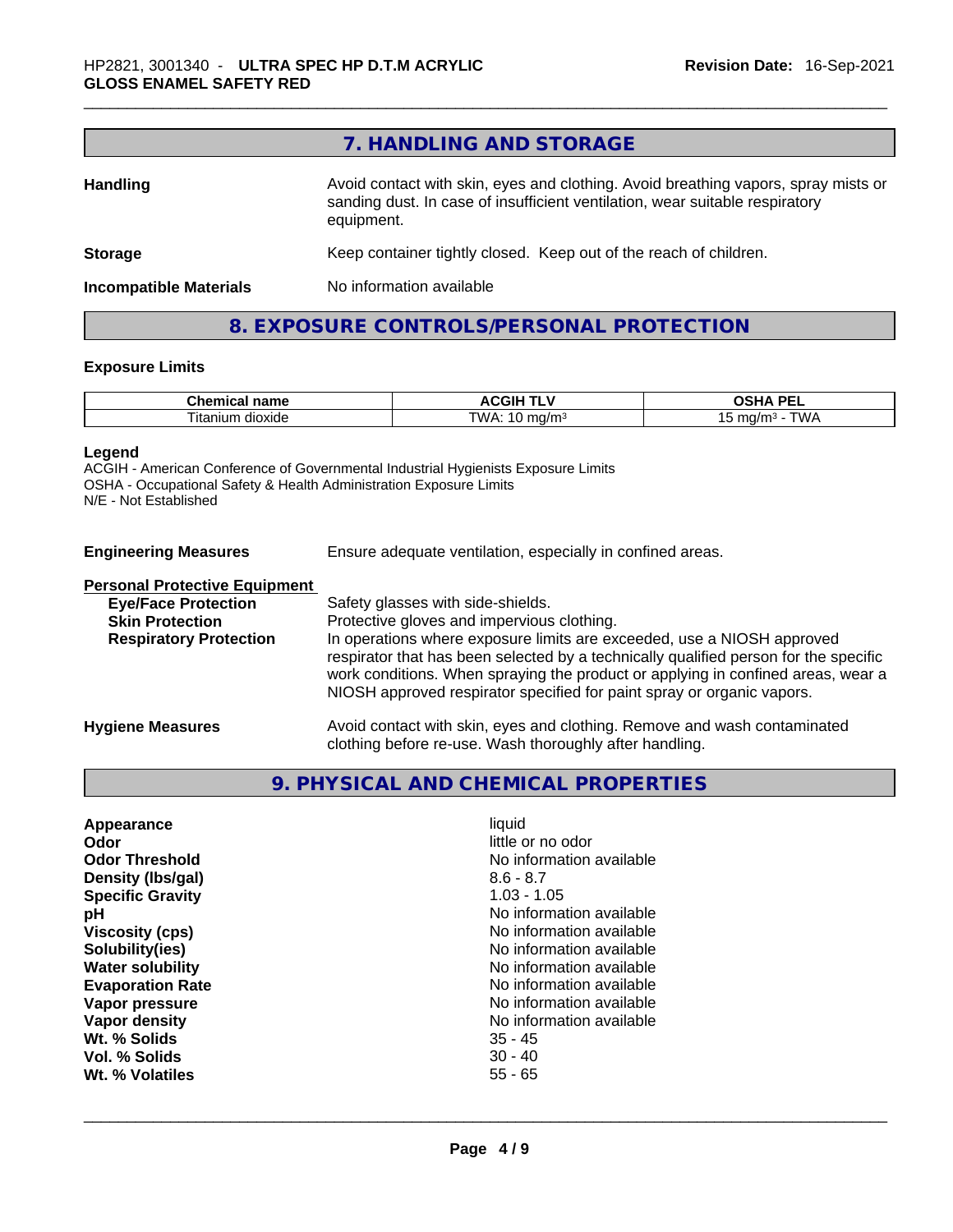| $60 - 70$                |
|--------------------------|
| < 150                    |
| 212                      |
| 100                      |
| 32                       |
| 0                        |
| 250                      |
| 121                      |
| <b>PMCC</b>              |
| Not applicable           |
| Not applicable           |
| Not applicable           |
| No information available |
| No information available |
| No information available |
| No information available |
| No information available |
|                          |

### **10. STABILITY AND REACTIVITY**

| <b>Reactivity</b>                       | Not Applicable                           |
|-----------------------------------------|------------------------------------------|
| <b>Chemical Stability</b>               | Stable under normal conditions.          |
| <b>Conditions to avoid</b>              | Prevent from freezing.                   |
| <b>Incompatible Materials</b>           | No materials to be especially mentioned. |
| <b>Hazardous Decomposition Products</b> | None under normal use.                   |
| Possibility of hazardous reactions      | None under normal conditions of use.     |

**11. TOXICOLOGICAL INFORMATION** 

| <b>Product Information</b>                                                                                                                              |  |  |  |
|---------------------------------------------------------------------------------------------------------------------------------------------------------|--|--|--|
| Information on likely routes of exposure                                                                                                                |  |  |  |
| <b>Principal Routes of Exposure</b> Eye contact, skin contact and inhalation.                                                                           |  |  |  |
| <b>Acute Toxicity</b>                                                                                                                                   |  |  |  |
| <b>Product Information</b><br>No information available                                                                                                  |  |  |  |
| Symptoms related to the physical, chemical and toxicological characteristics                                                                            |  |  |  |
| No information available<br><b>Symptoms</b>                                                                                                             |  |  |  |
| Delayed and immediate effects as well as chronic effects from short and long-term exposure                                                              |  |  |  |
| Eye contact<br>May cause slight irritation.<br>Substance may cause slight skin irritation. Prolonged or repeated contact may dry<br><b>Skin contact</b> |  |  |  |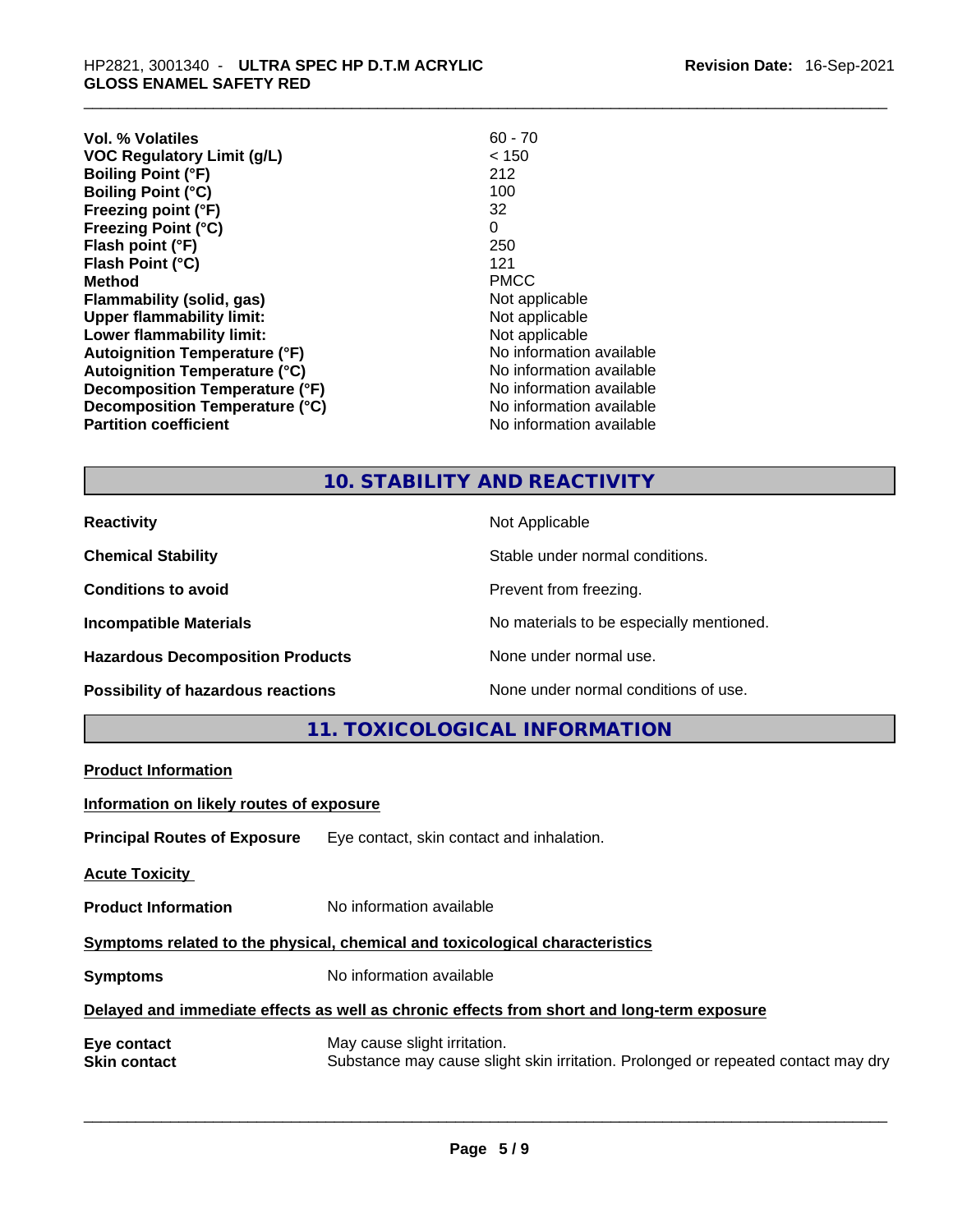|                                 | skin and cause irritation.                                                      |
|---------------------------------|---------------------------------------------------------------------------------|
| <b>Inhalation</b>               | May cause irritation of respiratory tract.                                      |
| Ingestion                       | Ingestion may cause gastrointestinal irritation, nausea, vomiting and diarrhea. |
| <b>Sensitization</b>            | No information available                                                        |
| <b>Neurological Effects</b>     | No information available.                                                       |
| <b>Mutagenic Effects</b>        | No information available.                                                       |
| <b>Reproductive Effects</b>     | Possible risk of impaired fertility. Possible risk of harm to the unborn child. |
| <b>Developmental Effects</b>    | No information available.                                                       |
| <b>Target organ effects</b>     | No information available.                                                       |
| <b>STOT - single exposure</b>   | No information available.                                                       |
| <b>STOT - repeated exposure</b> | No information available.                                                       |
| Other adverse effects           | No information available.                                                       |
| <b>Aspiration Hazard</b>        | No information available                                                        |

#### **Numerical measures of toxicity**

**The following values are calculated based on chapter 3.1 of the GHS document**

| <b>ATEmix (oral)</b>   | 59900 mg/kg  |
|------------------------|--------------|
| <b>ATEmix (dermal)</b> | 185181 mg/kg |

#### **Component Information**

| Chemical name                   | Oral LD50             | Dermal LD50 | Inhalation LC50      |
|---------------------------------|-----------------------|-------------|----------------------|
| 2,2,4-trimethyl-1,3-pentanediol | $>$ 3200 mg/kg (Rat)  |             | > 5.3 mg/L (Rat) 6 h |
| diisobutyrate                   |                       |             |                      |
| 6846-50-0                       |                       |             |                      |
| Titanium dioxide                | $> 10000$ mg/kg (Rat) |             | $\sim$               |
| 13463-67-7                      |                       |             |                      |

#### **Chronic Toxicity**

#### **Carcinogenicity**

*The information below indicates whether each agency has listed any ingredient as a carcinogen:.* 

| <b>Chemical name</b>  | <b>IARC</b>          | <b>NTP</b> | OSHA   |
|-----------------------|----------------------|------------|--------|
|                       | Possible Human<br>2Β |            | Listed |
| Titanium 、<br>dioxide | Carcinoɑen           |            |        |

• Although IARC has classified titanium dioxide as possibly carcinogenic to humans (2B), their summary concludes: "No significant exposure to titanium dioxide is thought to occur during the use of products in which titanium dioxide is bound to other materials, such as paint."

#### **Legend**

IARC - International Agency for Research on Cancer NTP - National Toxicity Program OSHA - Occupational Safety & Health Administration

**12. ECOLOGICAL INFORMATION** 

#### **Ecotoxicity Effects**

The environmental impact of this product has not been fully investigated.

#### **Product Information**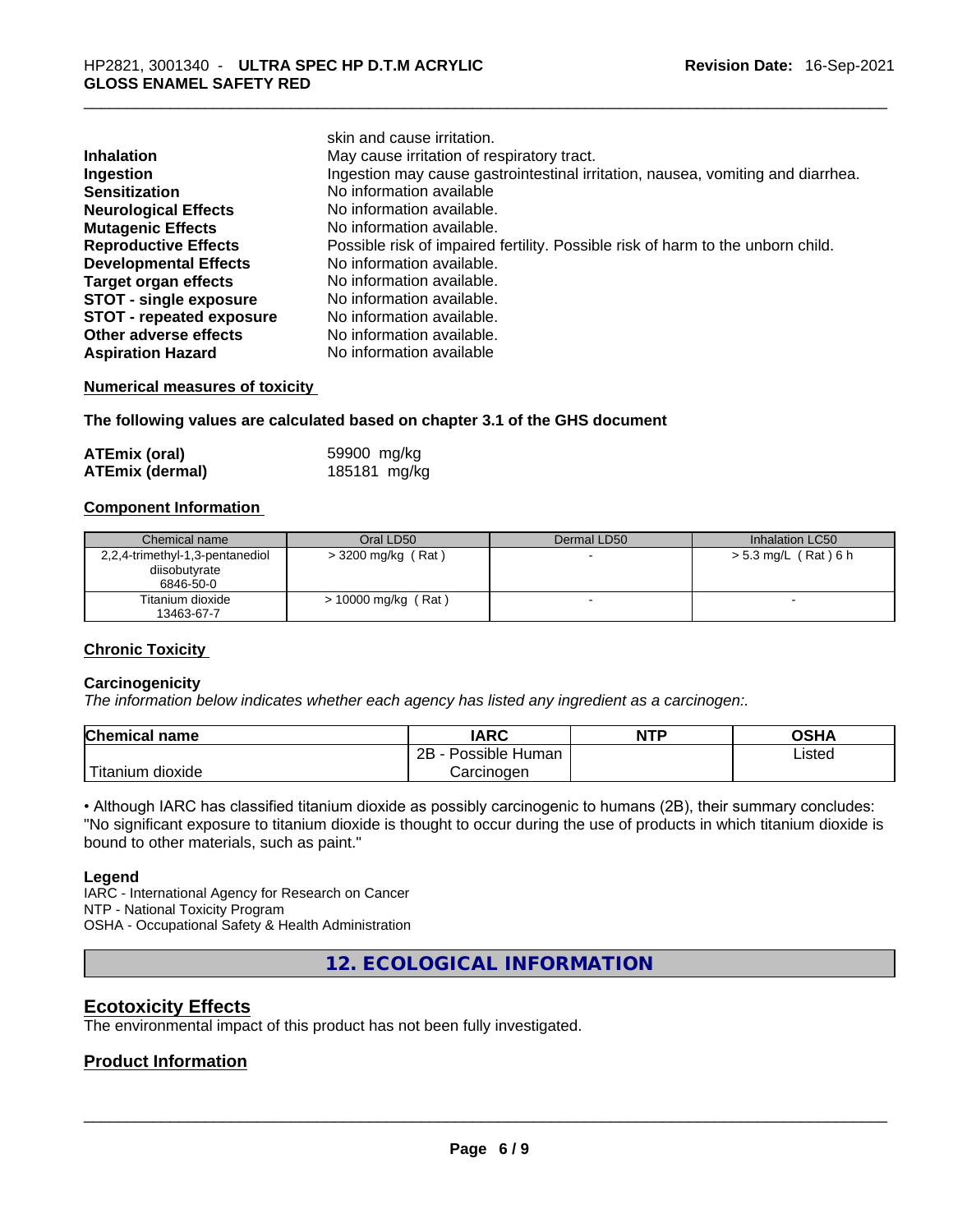#### **Acute Toxicity to Fish**

No information available

#### **Acute Toxicity to Aquatic Invertebrates**

No information available

## **Acute Toxicity to Aquatic Plants**

No information available

#### **Persistence / Degradability**

No information available.

#### **Bioaccumulation**

No information available.

#### **Mobility in Environmental Media**

No information available.

#### **Ozone**

No information available

#### **Component Information**

#### **Acute Toxicity to Fish**

Titanium dioxide  $LC50:$  > 1000 mg/L (Fathead Minnow - 96 hr.)

#### **Acute Toxicity to Aquatic Invertebrates**

No information available

#### **Acute Toxicity to Aquatic Plants**

No information available

| <b>Waste Disposal Method</b> | Dispose of in accordance with federal, state, and local regulations. Local<br>requirements may vary, consult your sanitation department or state-designated<br>environmental protection agency for more disposal options. |
|------------------------------|---------------------------------------------------------------------------------------------------------------------------------------------------------------------------------------------------------------------------|
|                              | 14. TRANSPORT INFORMATION                                                                                                                                                                                                 |
| <b>DOT</b>                   | Not regulated                                                                                                                                                                                                             |
| <b>ICAO/IATA</b>             | Not regulated                                                                                                                                                                                                             |
| <b>IMDG/IMO</b>              | Not regulated                                                                                                                                                                                                             |
|                              | <b>15. REGULATORY INFORMATION</b>                                                                                                                                                                                         |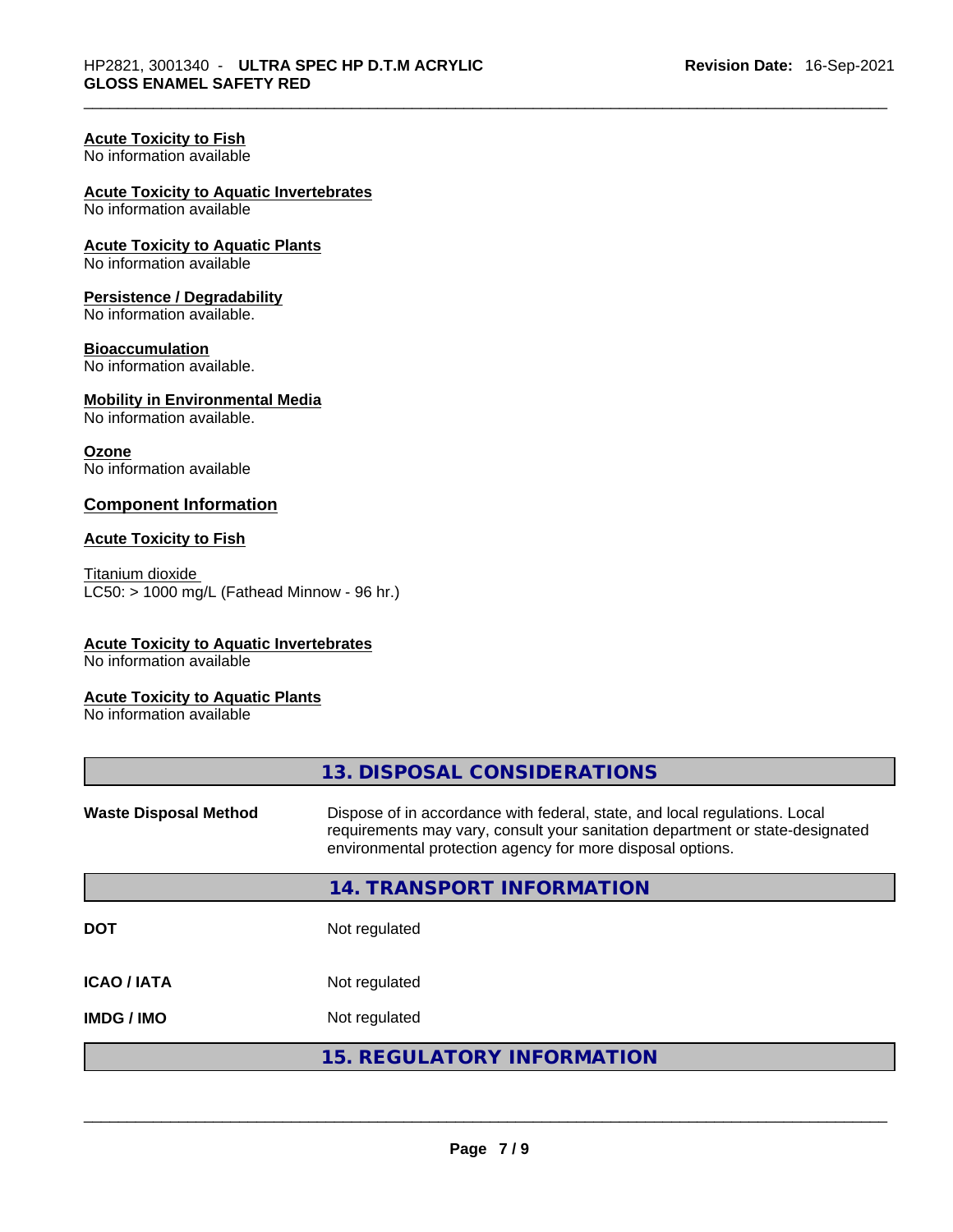#### **International Inventories**

| <b>TSCA: United States</b> | Yes - All components are listed or exempt. |
|----------------------------|--------------------------------------------|
| <b>DSL: Canada</b>         | Yes - All components are listed or exempt. |

#### **Federal Regulations**

#### **SARA 311/312 hazardous categorization**

| Acute health hazard               | Nο  |
|-----------------------------------|-----|
| Chronic Health Hazard             | Yes |
| Fire hazard                       | N٥  |
| Sudden release of pressure hazard | N٥  |
| Reactive Hazard                   | N٥  |

#### **SARA 313**

Section 313 of Title III of the Superfund Amendments and Reauthorization Act of 1986 (SARA). This product contains a chemical or chemicals which are subject to the reporting requirements of the Act and Title 40 of the Code of Federal Regulations, Part 372:

*None*

#### **Clean Air Act,Section 112 Hazardous Air Pollutants (HAPs) (see 40 CFR 61)**

This product contains the following HAPs:

*None*

#### **US State Regulations**

#### **California Proposition 65**

**WARNING:** This product can expose you to chemicals including Titanium dioxide, which are known to the State of California to cause cancer, and Toluene which are known to the State of California to cause birth defects or other reproductive harm. For more information go to www.P65Warnings.ca.gov

#### **State Right-to-Know**

**Legend** X - Listed

| 16. OTHER INFORMATION |               |                        |                      |        |
|-----------------------|---------------|------------------------|----------------------|--------|
| $HMIS -$              | Health: $2^*$ | <b>Flammability: 1</b> | <b>Reactivity: 0</b> | PPE: - |
| <b>HMIS Legend</b>    |               |                        |                      |        |